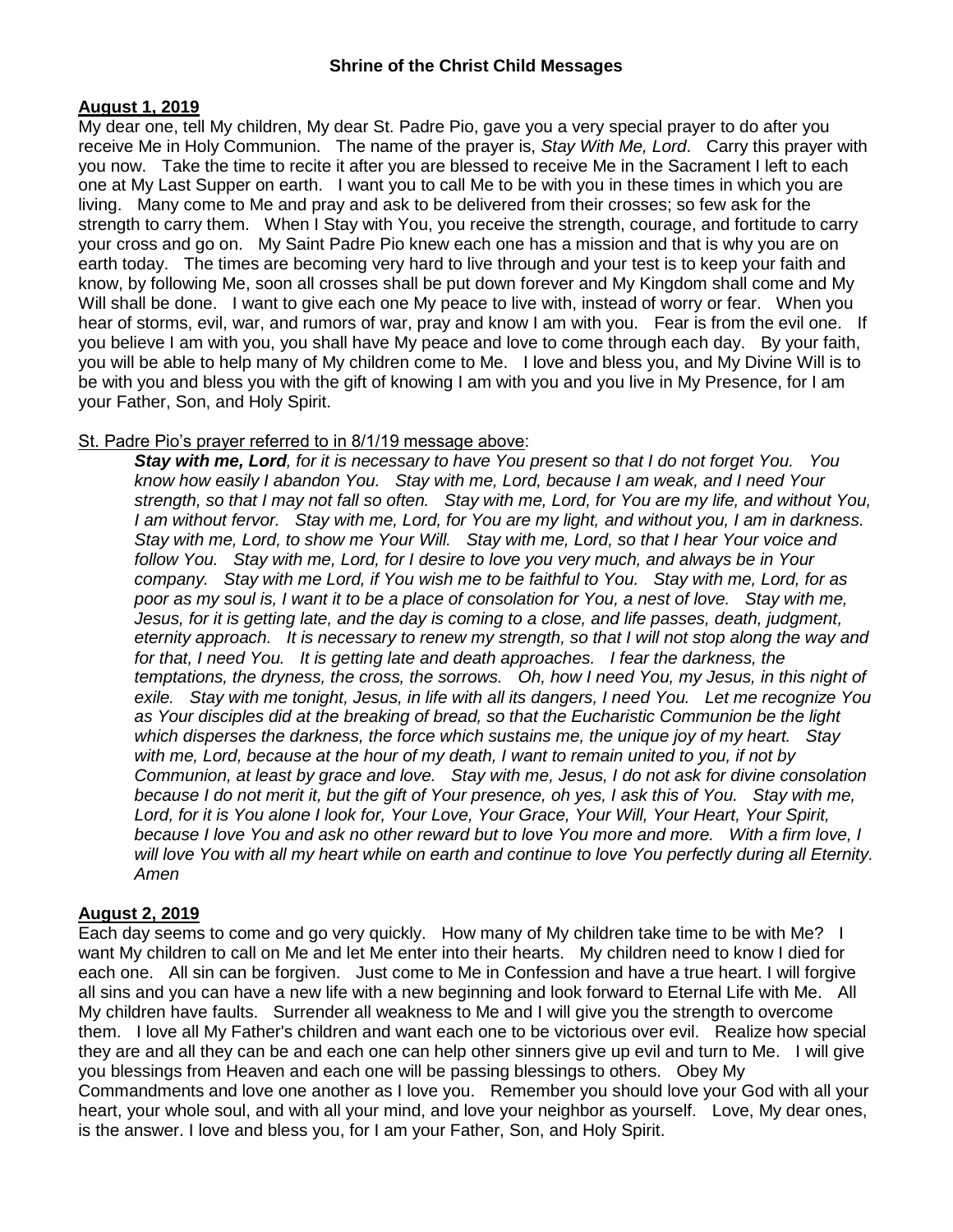### **August 3, 2019**

My dear one, come to Me and have My peace. It made you cry today when you heard about the mass shootings in Texas. You asked Me, "My dear Jesus, will the evil ever stop?" My child, satan knows his time is almost over. You will see much more for he is trying to destroy so many of My children. I am coming soon, My child, and I will cleanse all evil. Pray with a good heart, pray with strength and conviction, pray, trusting My faithful ones have a deep understanding of God's love. You all have received a great abundance of grace and you have become united in unity and your prayers are very powerful. He has set each one of you apart, that He may use you to crush evil. You are loved deeply. Place everything in your heavenly Father's hands and trust, trust, trust. You will see all evil destroyed and when all these dark days pass, you shall witness My Kingdom to come and only love, joy, and peace will surround each one. I love and bless you. Stay on the path you are walking and carry your cross a little longer, for soon all evil will be gone forever. I love and bless you Father, Son, and Holy Spirit.

### **August 4, 2019**

My dear one, tell all My children, I come today as a loving Mother. Yes, I am very sad to see more evil today in your homeland. Pray that evil will be conquered. You, My faithful ones, are armed and you are ready. All of Heaven stands with you. Be alert and pay attention. You have Angels and the Saints, and you have God. You have this Mother and you have one another. Be constant in prayer, trust in God's power, and be grateful that you have decided for God and have your faith to bring you through the darkness that is all around you. You are to rest in My Immaculate Heart and My Son's Sacred Heart, and know our love and peace surround you. I am so proud of My unity of My children all over the world that pray for peace and for My Son to come once more, as your Jesus of Love and Mercy. He shall cleanse the world and My heel shall crush satan and My children are the ones who are the weight that will help crush all his evil forever. I love and bless you and call you My Own Faithful Little Ones, for you make Me a proud Mother. You have blessings from Heaven in the name of your Father, Son, and Holy Spirit.

### **August 5, 2019**

My Child, when are My children going to understand how much prayer, fasting, and sacrifices are needed to overcome darkness that is overtaking your world? Purification is on its way. Sin will cause so much suffering and disaster but those who serve God will have no reason to fear. Final times are near. The Chastisement will bring the collapse of your economy, a One-World Government, the rise of the Anti-Christ, and a terrible World War, persecution of the Faithful, and a great schism in My Holy Church, and the Three Days of Darkness. You have been with Marie Esperanza. You have seen her cry over China. She said the Asian nations would all join and try and take over the whole world. My dear children, pray your Rosary daily. Repent of all evil that you have ever committed. It is time to purify your souls. The third world war is near! Do not be frightened. The peace of God is with you. Just trust and be ready and pray, pray, pray. I love and bless you, and remember, I will never leave you, for I am your Father, Son, and Holy Spirit.

### **August 6, 2019**

My dear one, each and every child of Mine is on earth for a purpose. I have given each one angels to be with them through their lives. Your relatives and friends, I place in your life are very important. Love everyone I send into your life each day and be happy for the ones I have called home before you, for each one prays for you and cannot wait until you are all together once more. Each one of you have a mission you can accomplish that I have set out for you to do. You must have faith and dedicate yourself to My Holy Will. What you do for others, you do for Me. My Holy Spirit will guide you, and in your hearts, you will know My Will for you. Unite yourself to Me in Spirit, in words, and in your actions. Do not worry about tomorrow. Take what I give you today and thank Me for everything and have confidence in Me. Rest in My Heart and when you suffer too much, come to My Heart and let me love you and give you peace. I love and bless you, in the name of your Father, Son, and Holy Spirit.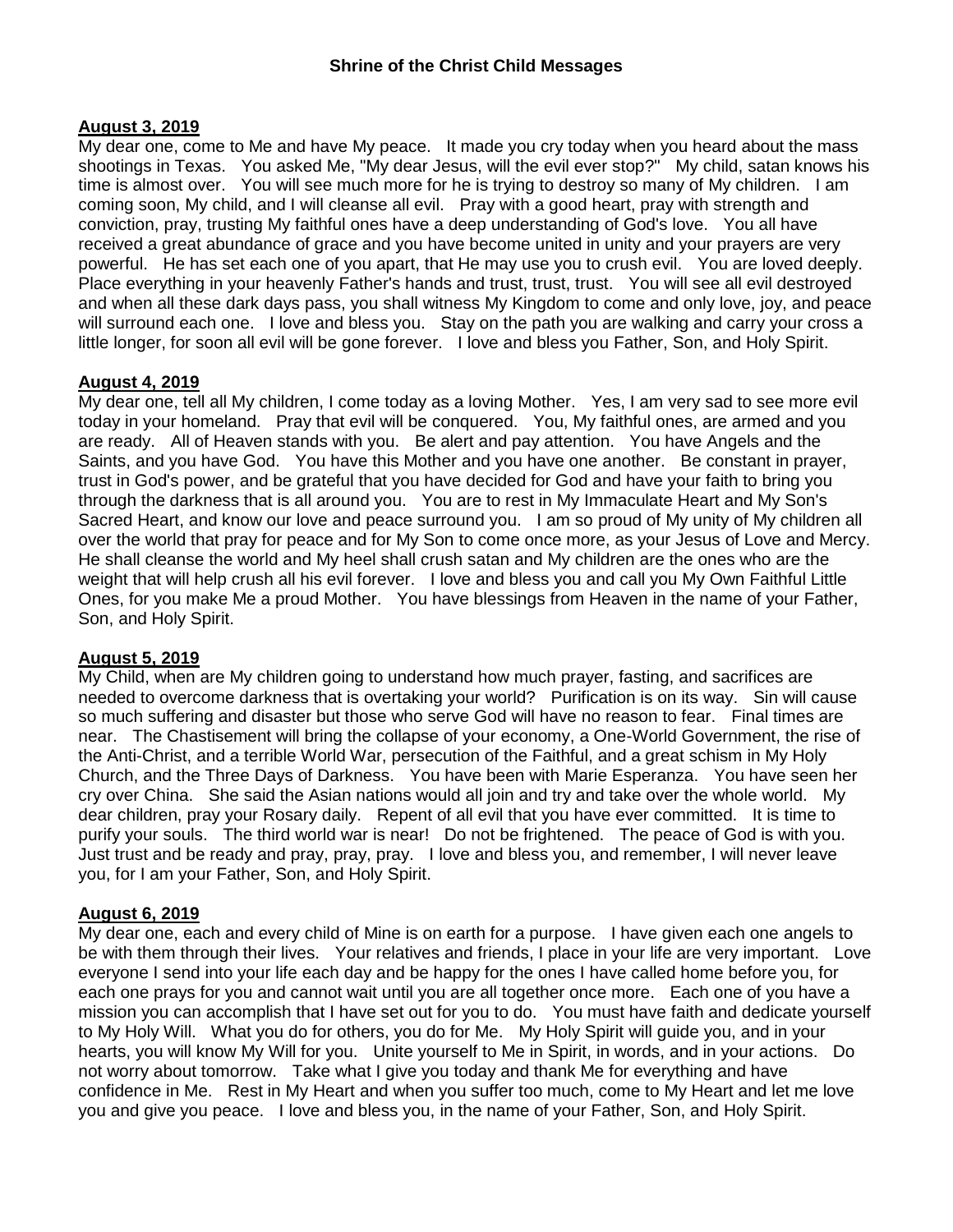### **August 7, 2019**

My dear little ones, I come to you today as your Jesus. I come to you as you pray to Me as the Child Jesus, because I am your God but I have also been a small child. I come as your Savior who lived on earth just as each one of you do now, and I come to you with all My love as your Sacred Heart and I shall come once again as Christ your King. As I watch and listen to your prayers, I understand each hurt. I see the love you have for one another and the pain you feel when one is sick or hurt. You pray for them with love and sincere hearts. My little ones, you each care and love others; if only the whole world had the love and caring you have for others, evil could not exist. I am full of pride for each one of you, for you have given Me your love and devotion and are following My Ways and My Truth. I am blessing each one you are praying for today and I want you to know I always do what is best for each and every child. I understand, when I call someone home to Me, it is very hard on the ones left behind. But, My dear little ones, death is not the end but is the beginning of Life Eternal for the ones who love Me. The day you come home is the life that each one is living for on earth. Once My children see what I have waiting for each one, those in Heaven are so full of love, joy and peace, that they want to stay. Some do wish to come back for others and sometimes, I heal them and give them a little more time to complete the reason I gave them life in the first place, and yet they long to return to Me. So, remember, My dear little ones, you die each on earth for a reason and it is Eternal Life you live for. I love each one so much. I want you to live forever. I will do what is best for each one you are praying for and each one will be so happy and joyful by your prayers today. I am sending many blessings and graces upon them. And, I also bless each one of you for praying and loving others as I did, for you are My unity of children that will help usher in My Kingdom to come where My Will shall be done, and none of My children will ever be sick or unhappy again and death will be gone forever. Only life full of love and joy will exist. Be ready, for I am coming. I love and bless each one and seal you once again in My Holy Cross. Amen, for I am your God, Son, and Holy Spirit.

### **August 8, 2019**

My little one, tell all My children to have joy. Living in the Presence of your God will fill you with joy. God, your Father, sent His Son to earth to give each one joy. When Mary was told that She would have a Son by the power of the Holy Spirit, did She say, "My spirit rejoices in God, my Savior". When She ran to Elizabeth to tell her the news, St. John jumped with joy in Her womb because Mary carried Jesus to him. When Jesus was born, everyone had joy, the shepherds, the Angels, the Kings, Joseph and Mary. Why do you sing Joy to the World, the Lord Has Come? Joy, My child, is love. I understand the evil in your world; the sickness, suffering, persecution, that all My children are living through. But nothing can separate you from the love of Christ. To spread joy to others, you receive the light of Christ and others will want to be with you. Joy is love, joy is strength, joy is prayer, and knowing someday you will possess the Kingdom waiting for you. Sometimes, it is so hard to be joyful. Sorrow in life can take the joy away. But, when you accept your cross and still have joy, you know you have the hope of Eternal Life and happiness. Then, you will radiate joy daily because you know Jesus loved you each so very much. He gave His life so your sins could all be forgiven, so you could be in My Kingdom to come and have joy forever. I love and bless each one of you, in the name of your Father, Son, and Holy Spirit.

### **August 9, 2019**

My dear one, pray and tell My children, being on earth is a great gift from your God, but it cannot compare to your true home in Heaven. Live in perfect union with God and go to your Father every day and offer everything in perfect union with Him. Your world is passing very quickly. Life is short and sometimes very bitter. When you suffer trials, you must rise above them and offer everything to your Jesus as He gave His life for you. Meditate on your lives and repair past damage. Love where you failed to love. Ask and pray to God your Father to send His blessings where you have failed to love. Pray for blessings on every person whoever came into your presence, from the moment you were created to the present day. Pray for everyone. We are all children of God. Invoke the Holy Spirit to help you know what to do each hour of your life. You have no idea of what you have done until you see yourself as I do. Give to God all sufferings and all good actions, so not a day is wasted and you will be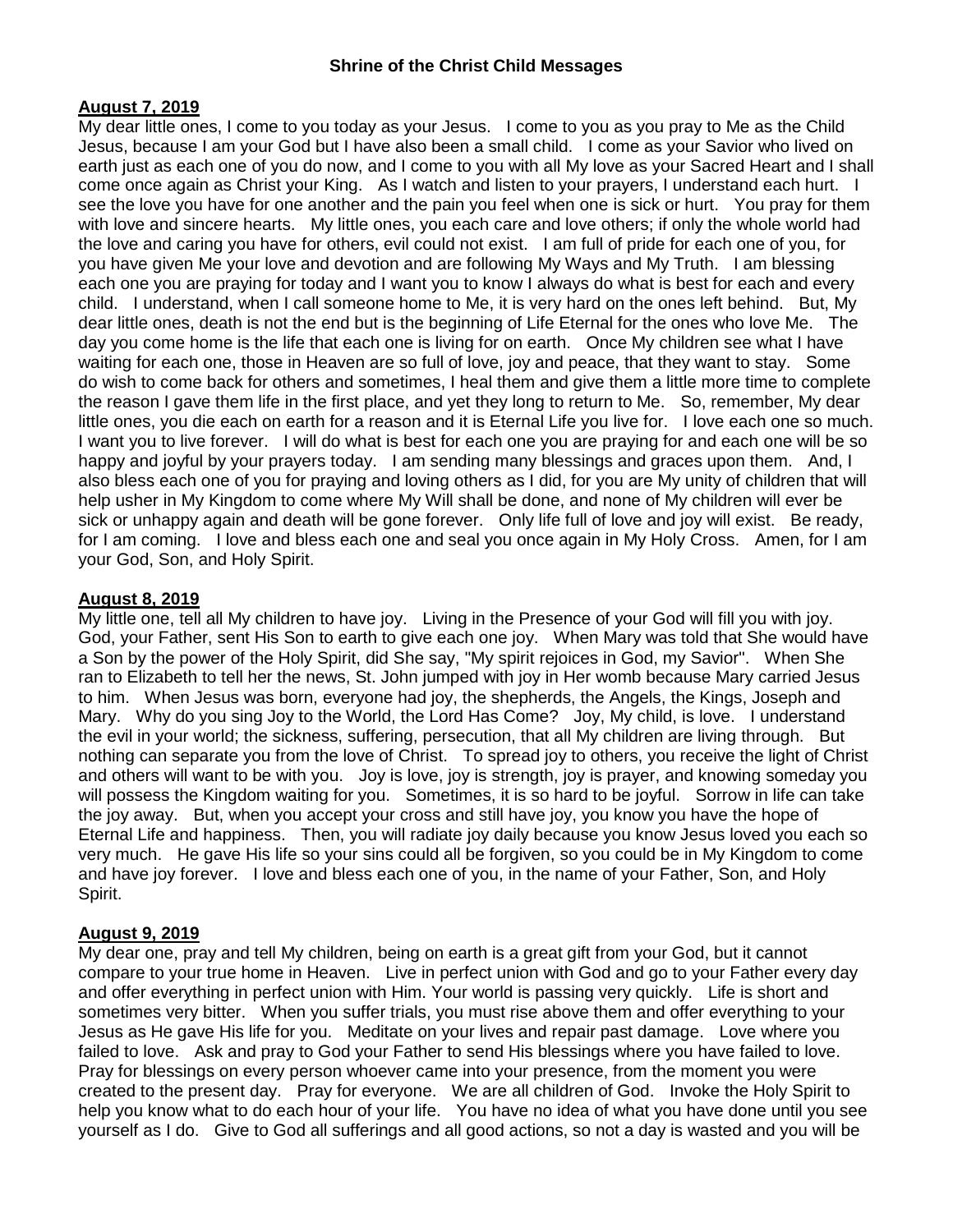ready. Ask yourself, what would Jesus do? Start practicing loving as I love you. See goodness in others. Love is wishing everyone the best. Love is putting others first. Love will heal you through the Spirit. I want you touching others with My love. Allow Me to take over your heart. Time is short. Give up all attachments to the world and trust Me. Follow Me and let Me lead you into unity with Me. I bless you, in the name of your Father, Son, and Holy Spirit.

### **August 10, 2019**

Little one, My faithful ones know, soon, My Hand must fall and there shall be no warning. Cities in your country are corrupt and your world is worse than Sodom and Gomorrah. I had to destroy that city. Why have so many turned their back on Me? Your country will fall from sin. Soon, I shall shake the earth as never before. Ask My true believers to bend their knee in prayer for the devastation in your country shall be great. I am a loving God. The ones that seek Me and ask forgiveness will not be turned away. Pray that more of My children will give up the sinful way they live and come back to Me. I must take action, for most continue their lives of sin without even caring. I must chastise the world. The punishment from Heaven is imminent. You must pray and do penance. Your Holy Mother came to earth at Fatima and warned the world that many nations would disappear from the face of the earth, and still, many do not care. A terrible darkness has descended over the world and never have so many of God's children lost their faith. Pray, My faithful ones, pray. I am always with you to bring you through the darkest times that are so evil. I love and bless you, in the name of your Father, Son, and Holy Spirit.

### **August 11, 2019**

My little one, you had so much joy at Mass today. When My faithful ones attend Mass, they understand how very beautiful it is and know the true meaning of the Holy Mass. It is really Heaven on Earth and yet so many come to Mass and do not see the supernatural miracles that unfold before them. When you are blessed to attend a true Mass, you are surrounded by Holy Saints and Angels. At each Holy Mass, I give Myself to each one. I cannot wait for you to come into Communion with Me. When My faithful ones come lovingly to Communion, we become part of one another. When you recite the Apostles Creed, it is who you are and what you believe in. Do you know when you come to receive Me in the Blessed Sacrament of the Holy Eucharist, you are doing the same as My Apostles at My Last Supper; they were blessed to attend and so are you. Realize what a gift it is to attend a Holy Mass. Come to Confession, be sorry for your sins, and receive Me with a pure heart and soul. I hear you when you say the Our Father. You ask for My Kingdom to Come and My Will to be Done on Earth as it is in Heaven. Know I hear you, and by your faith and love, you shall help usher in My Kingdom, a New Heaven and Earth, where as a loving Father, My Will shall be done and My Kingdom shall come. I love and bless each one, for I am your Father, Son, and Holy Spirit.

### **August 12, 2019**

My dear one, life on earth is a test. Each and every day My children encounter trials and tribulations. Most worry and tend to become upset and forget to come to Me in prayer. Each one on earth was given a special Angel. You are now living in the times your Holy Mother gave the predictions at Fatima would come, if the world would not change and give up sin. Each day, you can see the Battle of Good and Evil and evil has increased everywhere. But, remember, St. Michael and His Angels are fighting against the dragon, and the battle was won by the death of your Savior on His Holy Cross for each one of you who choose to give up sin. My Warning shall come soon, for every father must discipline his children. My Warning shall come out of My Love and Mercy for My children, for I wish for all My children to live in perfect peace and come into communion with Me. I must cleanse each child and cleanse the world of all evil. Come to the Sacrament of Confession. Prepare, My little ones. Out of love, I will let each one see themselves as I do and then each one will be given the choice to accept My Will for them and come to Me or reject Me and follow their sinful ways. I call each one to have Eternal Life together in a New Heaven and Earth, where as a loving Father, My Will shall be done and My Kingdom shall come. I love and bless each one, for I am your Father, Son, and Holy Spirit.

### **August 14, 2019**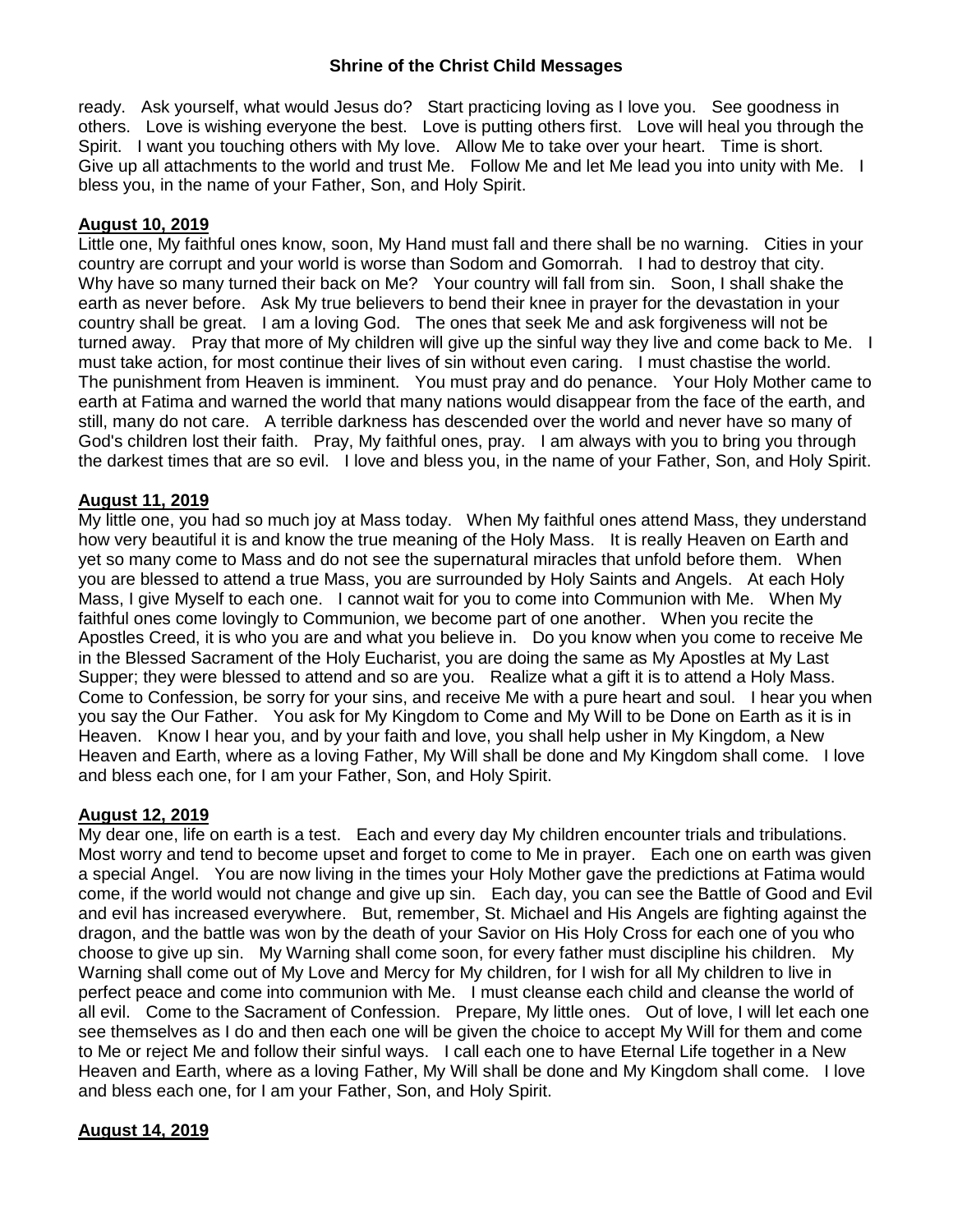My child, tell My faithful ones, the days are passing very quickly. It seems each day so much evil is taking place everywhere. In your country and the world, there are hate-filled threats against one another. Politics are always one side against the other, instead of trying to get along and do what is best for all. They are busy putting each other down. Some are so liberal, they are living a sinful life. Terror is everywhere. My children must stop. Come to Me, be still and quiet. You will know My Presence within you and receive the calm and peace of My Holy Spirit. When you pray, know I hear each word. Do not let fear of the future take you over. Believe I am always with you. So many of My children are full of love for one another and many have a strong faith. Trust in Me. Love others as I do and believe I will come and cleanse the world of all evil. My children shall know life full of love, peace, and happiness; no more fear of anything but complete joy with their God and Father, who gave them life. I love and bless you, Father, Son, and Holy Spirit.

### **August 15, 2019**

My little one, tell My children to please pray for Pope Benedict, for he is a good and faithful servant and loves Our Holy Church. He suffers over what is taking place now. All of Heaven prays for him, for he has a broken heart over the evil within the Vatican. My faithful ones must believe in true doctrine and traditional forms of Catholic worship, Holy Mass, your Holy Rosary, daily Holy Communion, Confession and prayer. Obey My Commandments, love one another, for the way you worship determines what you believe. You serve Me by serving others. Read your Bible and believe in true Gospel. Remember to pray your Holy Rosary every day. Your Holy Mother gave fifteen promises. She said those who pray the Rosary every day will not fall into heresy, and if you have fallen and continue to pray the Rosary, She will preserve you from heresy. You have a true Catechism to pick up and read, if you have any questions. My faithful ones know the truth in their hearts. Pray your profession of faith, say the Creed, and listen to the words with your heart, for it is who My faithful ones are and what they believe in. I bless you, Father, Son, and Holy Spirit.

#### **August 16, 2019**

My dear ones, watch and pray, for the Day of the Lord will come as a thief in the night. Your world continues down the path of devastation. Do not put dates or times on your Lord, for no one knows except the Father. Just be prepared every day. Take these words very seriously. Pray more, take time for Adoration, Confession, let the world go, and worry about your soul. I love and bless you, Father, Son, and Holy Spirit.

### **August 17, 2019**

My child, I told My disciples, if any man will come after Me, let him deny himself and take up his cross and follow Me. My faithful ones, it is time to follow Me and stop the worry over earthly things and more material gain, for if you gain the whole world and suffer the loss of your soul, what will you have? If you claim to be Mine, have you counted the cost of being My follower? I did not promise you to be rich or famous. I promise you the path I walked, the Way of the Cross. You must suffer to enter into My Kingdom. Do you realize My Mother and the Saints walked the same path? I tell you, if you follow Me and believe in your faith and live for your God, you shall suffer. I warn you to let go of the world, for persecution is coming to My faithful ones and it is already happening in many parts of the world. But, I promise you, I will never leave you or forsake you, and I shall bring you to My Kingdom where all suffering and evil will not exist. I love you and bless you, in the name of your Father, Son, and Holy Spirit.

### **August 18, 2019**

My little one, My children have not paid attention to the warning given by their Holy Mother. Mankind is increasingly becoming more evil and sinful. A day will soon come which will cause My Wrath to chastise the world. Do not be frightened but wake up, My children. If you live in My peace and keep your faith, there is nothing to fear. Satan wants terrorism, Communism, atheism, and a world war. If mankind refuses My Love and Mercy, all of this will take place. Why do My children not see My Hand in the weather and natural disasters and all that is going on around them? Pray and fast and live in My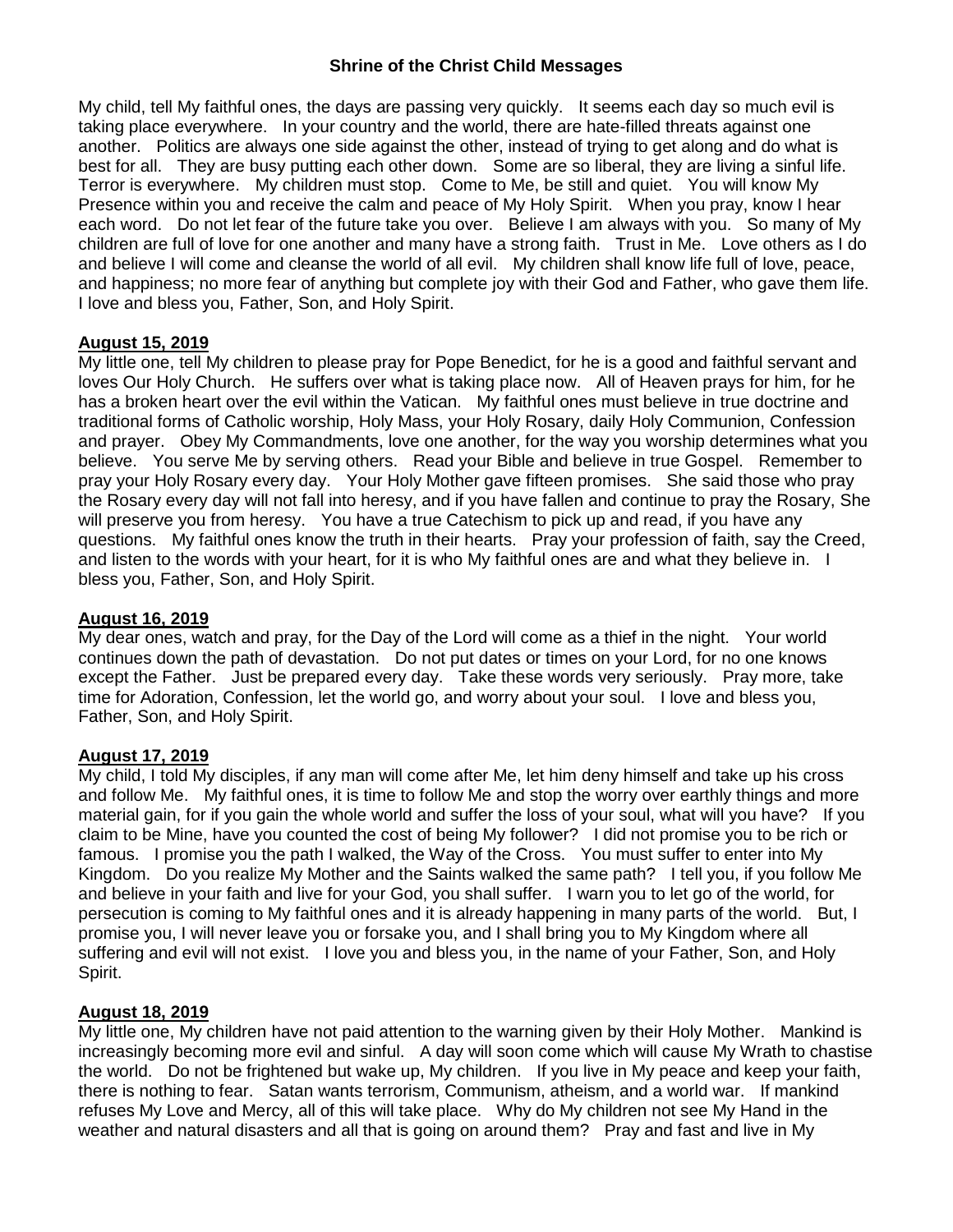Presence daily. Your greatest prophet for the times in which you are living is your Blessed Mother Mary. She has warned you. Listen to all She has told you. St. Faustina has given all of you her diary, telling you of love and mercy and the words I gave to her. Make peace within yourself. My Warning shall come. My justice shall wake up a sinful world. The ones that come to Me shall have Eternal Life. The ones that deny Me shall have eternal damnation. Make yourselves ready. I love and bless you, Father, Son, and Holy Spirit.

### **August 19, 2019**

My little one, tell My children to let Me be part of everything. Make your whole life a prayer and offer all to Me. I will give you the grace to endure all trials. My peace will be with you. My faithful unity will receive all their needs from God, their Father. Love one another and put others before yourself. Continue to come together as a unity to pray. For many years now, you have gone to many places. At the time, you were in wonder of everything you were able to experience. All of this was My plan for each one. You learned to pray and have all grown in your spiritual life. You are all wise enough not to take the mark of the beast and have the strength and courage to reject the antichrist. The love you share with one another is My love. I have given you to one another and each one is a gift to each other. My Warning will occur. Every soul will experience a preview of their judgment. It will happen very quickly. All will know I exist and all will have the opportunity to repent. Pray for all, for so many do not even know of what is to come. Be ready to help all I will send to each one, to help in the times to come. I love and bless you, in the name of your Father, Son, and Holy Spirit.

#### **August 20, 2019**

My dear one, do My children take the time to realize, when they come and receive Me in My Holy Eucharist, they really receive Me, Body, Blood, Soul, and Divinity? I enter you and stay with you. I shed My Blood for remission of sins. Do you know, when you receive Me in Communion, all your venial sins are forgiven by My Precious Blood. When you come to Me and have made a true Confession, I help you and give you the grace you need to strengthen your soul. Come to Me as often as you can to receive My Mercy and Grace. You need daily cleansing of your soul to live in your sinful world. I love each one of you so very much that I would climb upon My Cross and suffer and die once again to save you and bring you to your Father's Kingdom and have Eternal Life with Me, for I am your Jesus of Love and Mercy, and I bless you in the name of your Father, Son, and Holy Spirit.

### **August 22, 2019**

My child, as you came to pray tonight, you prayed for so many. It seems there is so much evil and so many are suffering. As you prayed your Rosary, you felt peace. You knew I was with you and felt the presence of many Saints, the ones you love that came home to God, their Father. You knew they were also praying with you. As a loving Mother to all of God's children, My Heart understands each one you were praying for. Tell all My children, when you come to pray with love and pray for others, My Holy Son and I take each prayer and place it before your God and Father. Always pray that His Will be done and believe in His love for each one. Never think your prayers are not heard if they are not answered the way you wish for them to be, for you have a loving God and His Will shall be done on earth as it is in Heaven, and He always does what is best for each one. Suffering in life is a test and you must pick up your cross and carry it, as My Holy Son had to do. Pray for the strength to accept your cross. Your Father, Son, and Holy Spirit will always help you and soon all crosses will be put down forever and you will have Eternal Life, full of love, joy, and peace. I am your Mother and I love and bless each one, in the name of your Father, Son, and Holy Spirit.

### **August 23, 2019 – The Seven Sorrows (Dolors) of the Blessed Mother**

Little one, tonight, as you prayed the prayers of St. Bridget, you realize how much My Son loves each one. And, when you prayed the Seven Sorrows that I lived through, you realize life was not easy for Me. I understand all the suffering each one is given in their life and I pray for all My children and watch over them. I promised Seven Graces to My children whom would pray seven Hail Mary's daily and meditate on My Sorrows. I will grant peace to your family and they will be enlightened to the Divine Mysteries. I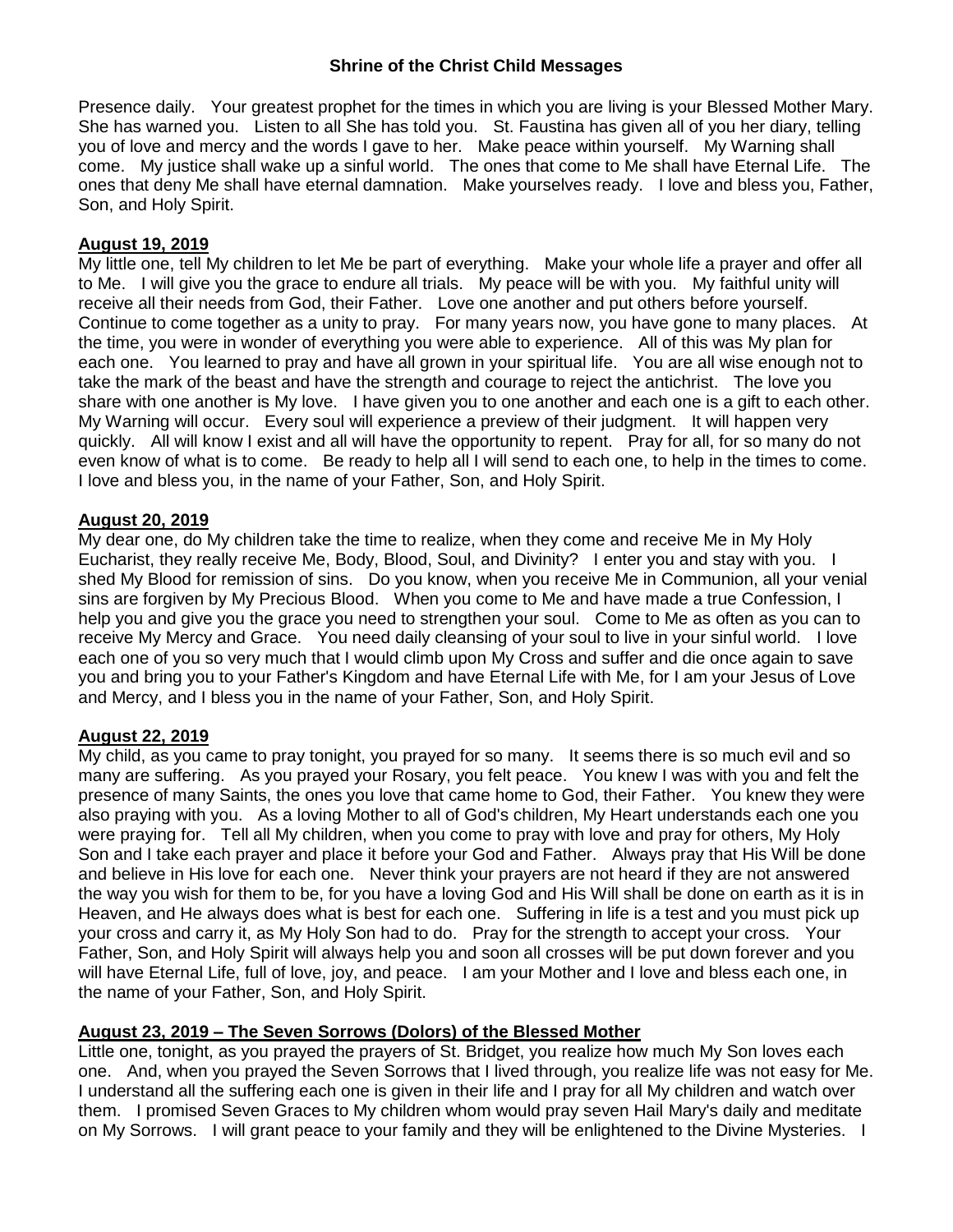will console them in their pains and accompany them in their work. I will give them as much as they ask for, as long as it is the Divine Will of My Son and for the sanctification of their soul. I will defend them in their spiritual battle with the infernal enemy and I will protect them at every instant of their lives. I also promise I will visibly help them at the moment of their death and they shall see the face of their Mother. I have obtained this grace from My Divine Son, that those who propagate this devotion to My Tears and Dolors will be taken directly from this earthly life to eternal happiness, since all their sins will be forgiven and My Son and I will be their eternal consolation and joy. Ever since you were a small child, you loved the Pieta with all your heart. That is why My Son sent you the same beautiful Pieta of your own, for you always wanted to wipe My tears away. Tell My children when they pray the Seven Sorrows and think about My Son's Passion and how I felt, they will understand My tears and sorrows and I will grace their loved ones with these graces, for I understand the love you have for your families that God, your Father, has blessed you with. And, when they suffer, you suffer. And, as your loving Mother, I wish to bless you with this gift when you come and pray and share My Sorrows and then I can help you with all of yours. I love and bless you from My Son's Holy Cross. He made Me your Mother, in the name of your Father, Son, and Holy Spirit.

# **August 24, 2019**

My little one, My children need to forsake themselves and walk with Me. When you die to yourselves, I am able to live in you. I understand there are so many sorrows and much tribulation, but you need to trust completely in Me and realize whatever happens, I am with you. I will not leave you or desert you. I came as an infant to your home. I am the Infant Jesus of Prague. My Image is miraculous, when you come as a small and humble child and spread devotion to Me as a child and have confidence in Me. I am here to hear My children's prayers and give you peace. Did I not say the more you honor Me, the more I will bless you? I am the refuge of all who pray to Me. Your home is a place of honor to Me when My faithful ones gather together to pray and consecrate themselves to Me and believe I am there with you. I come to help all of God's children who come to Me and love Me as a small child does, full of trust and total belief. I will take every problem and trial My children give Me and always do what is best in each situation. So, do not despair, for I am here to send you consolation and aid, for I am the Child Jesus, Father, Son, and Holy Spirit, forever and ever. Amen.

# **August 26, 2019**

My child, the world seems to accept all evil as a right for each person to decide what they think is right for themselves. I give My children My Laws and Commandments. A sinner who seeks Me is no longer a sinner in My eyes but a wounded soul on the way to the Light and Truth. Your weapons are prayer and your prayers are gifts from your hearts to My Sacred Heart. My pardon for your sins is assured for each in the Sacrament of Penance. And then, when you come to receive Me in Holy Communion, you receive Me and My love. Never be afraid to come to Me and confess your sins for I already know each and every one. I was hung on the Cross, suffered and died for each one so you could be forgiven no matter how scarlet the sin is. When you give yourself to Me with love, I bring you back to Me and forgive you. I am calling each one to give up the world and live My Truth. I love each one and wait for each one to return to Me, the one who truly loves them. I bless you, for I am your Father, Son, and Holy Spirit.

# **August 27, 2019**

My dear one, tell My children to open their hearts to My Holy Spirit. When you let yourself be guided by My Holy Spirit in your being, you shall have its fruits and My peace. Apart from Me, no one possesses My Peace. The world wants to take you from Me. I am in the silence of your heart. Do not lock Me out. I am drawing near; I am at your door. Will you open the door to your heart and let Me in? My beloved ones, hold fast to your God and be against the heresy, for you know the truth. Put on the armor of your God. Stand up for the truth of your Holy Catholic Faith. The only law I give to you is to love with all your heart and mind and be faithful to the traditions of your true Faith. Do not doubt; be confident in My Power. Do not believe in false doctrine. Keep the same faith I taught My Apostles.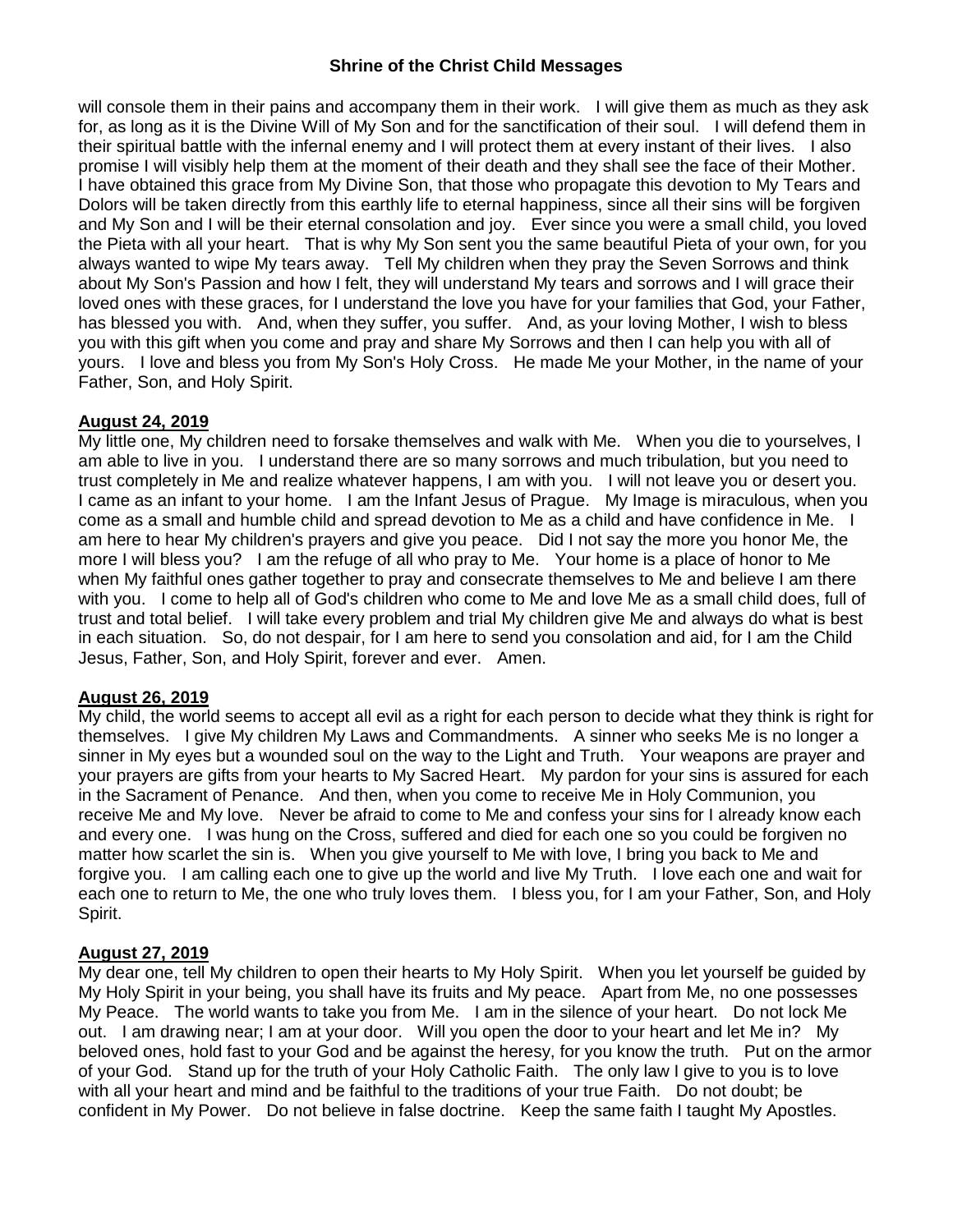Nothing has changed for I am always the same Jesus and My teachings are the same. I love and bless you, for I am your Father, Son, and Holy Spirit.

## **August 28, 2019**

My child, I come today to ask My Faithful Ones if they really trust Me. It is easy to say, "Jesus, I trust in You". But, can you really turn everything over to Me? Do you truly trust in your Father's protection? Can I protect you? I am the Creator that gave you life; you are My children. The days ahead will not be easy ones. But, if you really trust Me, you shall not fear. I want My children to live in My Presence and have peace. Do not worry about what may happen tomorrow, for I will be there. Take each day and love one another. Live each day, knowing your Father loves you and will always do what is best for you. Prayer will bring you peace. Do not worry over what is going on in the world or how evil it is. Give everything over to Me, knowing I am always by your side. Trust Me with everything and have My peace. Do not worry about your finances or the wars or rumors of wars. When you are ill, put yourselves in My Hands; just as a small child knows, when their parents are there, they are secure and know they are loved and protected. Do you not believe in the power of your God and Father? Look at all I created; the ocean, moon, stars, sun, and Earth. If I can create the world, can I not care for My children? I love and bless you, Father, Son, and Holy Spirit.

## **August 29, 2019**

My dear one, do you see how one storm can change everything? You were going to leave for Florida when you heard of the storm. You prayed and asked to do My Holy Will. You were not upset about the change and not being able to go. You can see everyone getting ready for the storm to come. How many are praying and asking for My help? Pray, My child, for this hurricane is another sign. Will My children open their eyes and understand how quickly life can change? Everyone is so used to living with what they need. You are used to electricity and able to turn on lights, having food and water, and all needs always met. This storm will change life for many of My children. Pray for the ones in the path of this storm, for it will have much power and force. My children will all know that I am the one with the power. Pray, My faithful ones, for I hear each prayer and prayer can change many things. Soon, storms, evil, illness, death and wars, and hate, greed, lust, everything that is not of Me will be cleansed away forever, for I am coming and I will cleanse the world and My Kingdom shall come for all My children who come to Me and seek Me. For, I am the King of Kings, and the Lord of Lords, and I will come as Christ the King and set up My Kingdom of love, joy, and peace. I love and bless you, Father, Son, and Holy Spirit.

### **August 30, 2019**

My child, tell My children I am a loving God. All those who seek Me shall not be turned away. You are seeing much devastation now and more and more evil. Each day, it seems there are more and more people trying to hurt and kill others, for no reason at all. Satan and evil have taken them over. You see all the darkness going on around you, but My faithful ones must be the light. Come to Me for I am preparing you for battle. Watch and pray. Do not fear, for if you have confidence in Me, you know that soon My Spirit will pour out upon the world. I will give all a second chance with Divine Mercy. The ones who repent and come to Me shall have My Kingdom and they will have Eternal life full of love, joy, and peace. So, when you hear of all the evil, pray and think of what is to come, for peace and love is My plan for My children, and you shall all radiate that peace that comes from Me alone. I love and bless you, Father, Son, and Holy Spirit.

# **August 31, 2019**

My child, today, you came outside to pray your Holy Rosary. You felt Me and My Holy Mother's presence with you. You had such peace. You felt a gentle breeze upon you and just wanted to continue on in prayer. It is so good when My faithful ones come to pray, for My Holy Mother and I come to be with you along with your loved ones that have come home to be with Me. You are then surrounded by My Angels and every Saint you call by name. My children are never alone. The more time you spend with Me and pray, the closer you are to Heaven. The world you live in seems to be